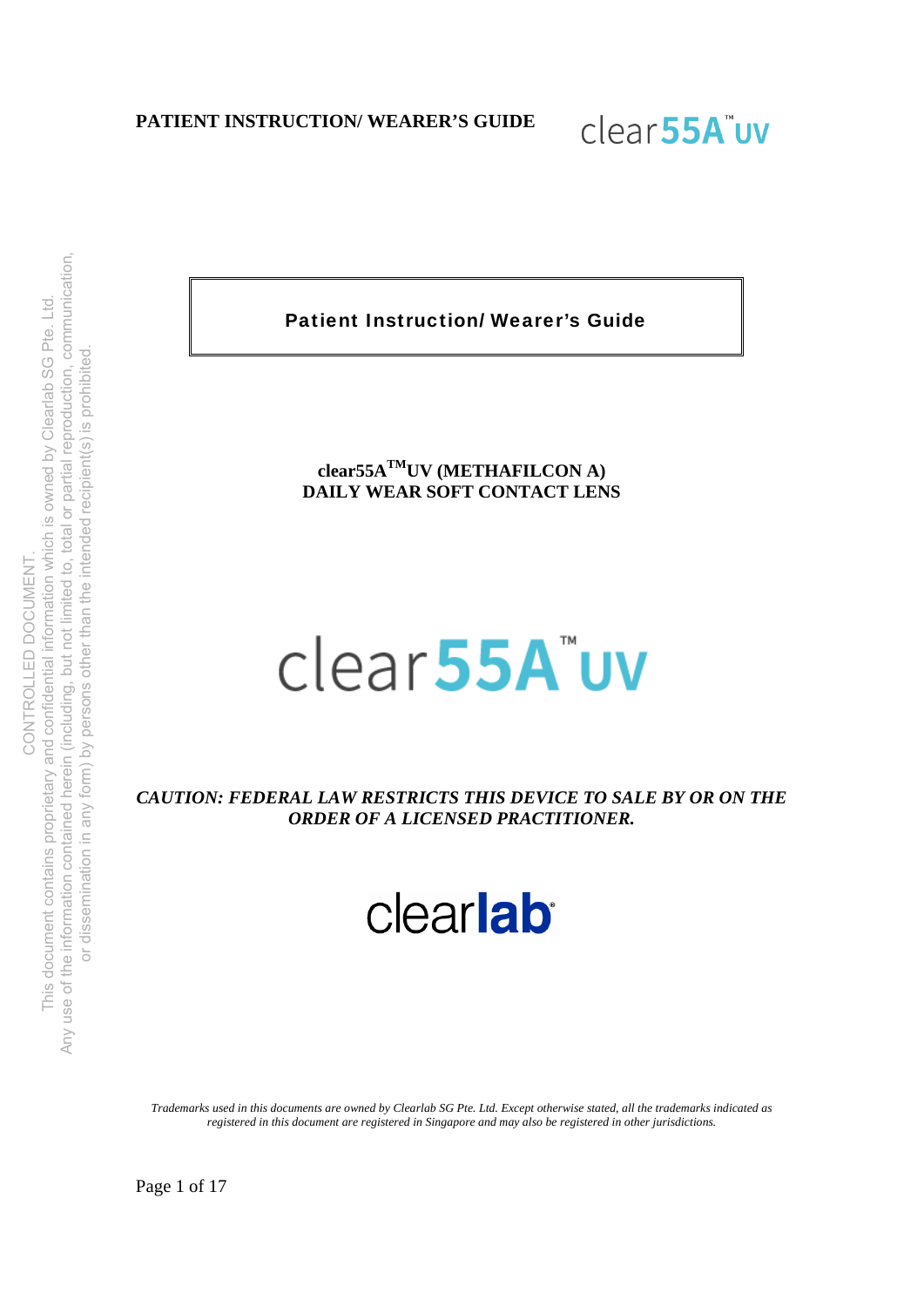# clear<sub>55A</sub>"uv

#### **TABLE OF CONTENT**:

Patient / Practitioner Information Introduction Contraindications (Reasons Not to Use) Warnings **Precautions** Adverse Reactions Lens Application and Removal Lens Care Directions Basic Instructions Chemical Disinfecting Method Hydrogen Peroxide Disinfecting Method Care for a Sticking (Non-Moving) Lens Care for a Dehydrated Lens Lubricating / Rewetting Lens On-Eye Lens Case Cleaning and Maintenance Emergencies When to call your practitioner Instructions for the Monovision Wearer Recommended Lens Care Products Wearing schedule Frequent Replacement Program Name and Address of Manufacturer

Any use of the information contained herein (including, but not limited to, total or partial reproduction, communication, but not limited to, total or partial reproduction, communication, This document contains proprietary and confidential information which is owned by Clearlab SG Pte. Ltd. This document contains proprietary and confidential information which is owned by Clearlab SG Pte. Ltd. or dissemination in any form) by persons other than the intended recipient(s) is prohibited. or dissemination in any form) by persons other than the intended recipient(s) is prohibited CONTROLLED DOCUMENT. **DOCUMENT** CONTROLLED Any use of the information contained herein (including,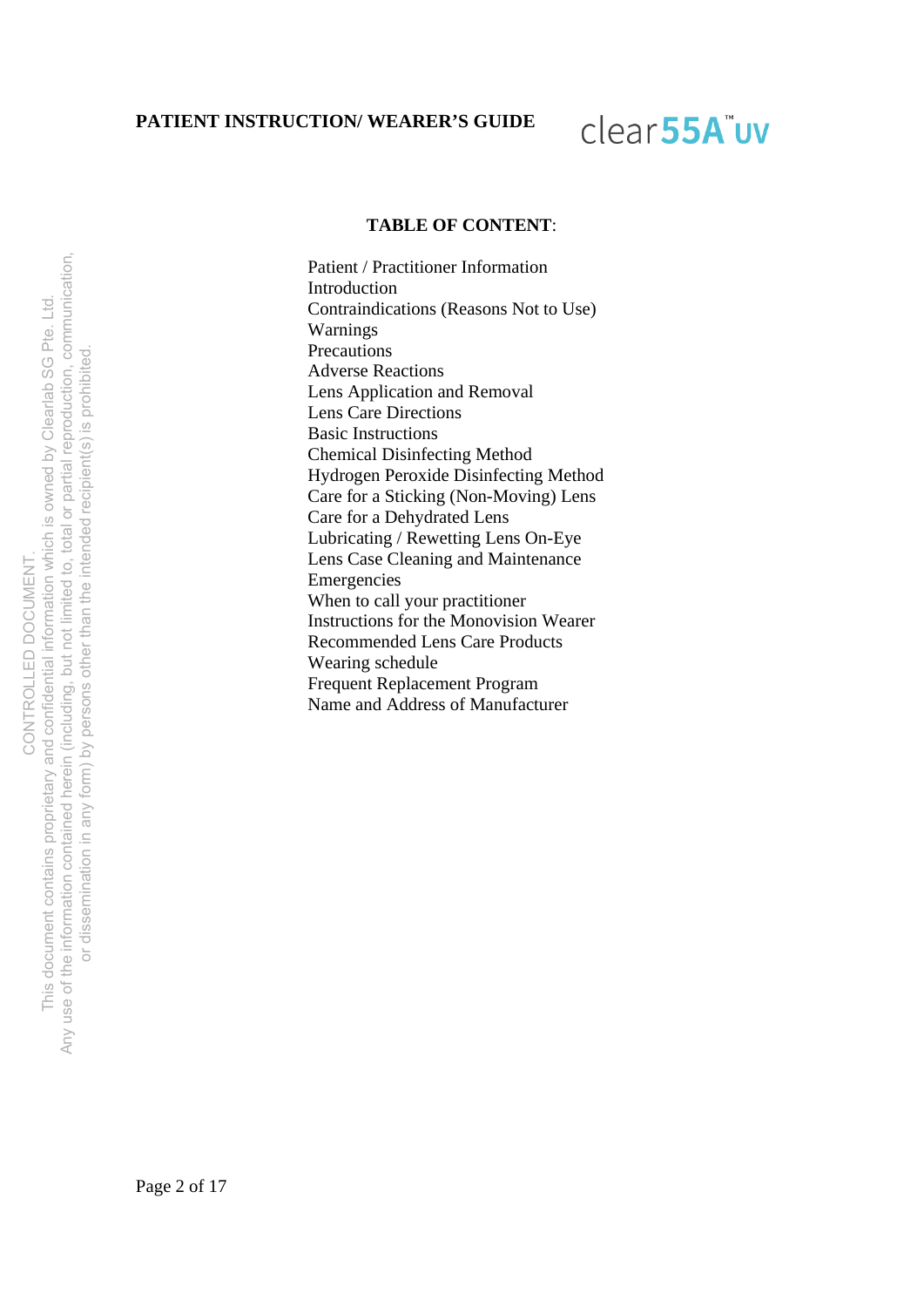# clear<sub>55A</sub>"uv

# **CONGRATULATIONS:**

You have just received your new **clear55A<sup>TM</sup>UV** (Methafilcon A) Soft (hydrophilic) **Contact Lens**. This booklet has been prepared to help you care for it. Please read it carefully and follow the instructions so that you receive full satisfaction from your lens.

| <b>Rewetting Solution</b>  |                                                                                                                                                                                                                                      |  |
|----------------------------|--------------------------------------------------------------------------------------------------------------------------------------------------------------------------------------------------------------------------------------|--|
| Lubricant/Rewetting Drops: |                                                                                                                                                                                                                                      |  |
| <b>TELEPHONE</b>           | $\ddot{\cdot}$ . The contract of the contract of the contract of the contract of the contract of the contract of the contract of the contract of the contract of the contract of the contract of the contract of the contract of th  |  |
| <b>ADDRESS</b>             | <u>: __________________________________</u>                                                                                                                                                                                          |  |
| <b>PRACTITIONER</b>        | <u> : a construction de la construction de la construction de la construction de la construction de la construction de la construction de la construction de la construction de la construction de la construction de la constru</u> |  |

#### **WEARING AND APPOINTMENT SCHEDULE**

#### **Prescribed Wearing Schedule**

| Day | <b>Wearing Time (Hours)</b> | Day | <b>Wearing Time (Hours)</b> |
|-----|-----------------------------|-----|-----------------------------|
|     |                             |     |                             |
| 2   |                             |     |                             |
| 3   |                             | 10  |                             |
|     |                             |     |                             |
|     |                             | 12  |                             |
| 6   |                             |     |                             |
|     |                             |     |                             |

#### **APPOINTMENT SCHEDULE**

Your appointments are on:

Minimum number of hours lenses to be worn at time of appointment:

| <b>Month:</b> | Year: |  |
|---------------|-------|--|
| Time:         | Day:  |  |
|               |       |  |
| <b>Month:</b> | Year: |  |
| Time:         | Day:  |  |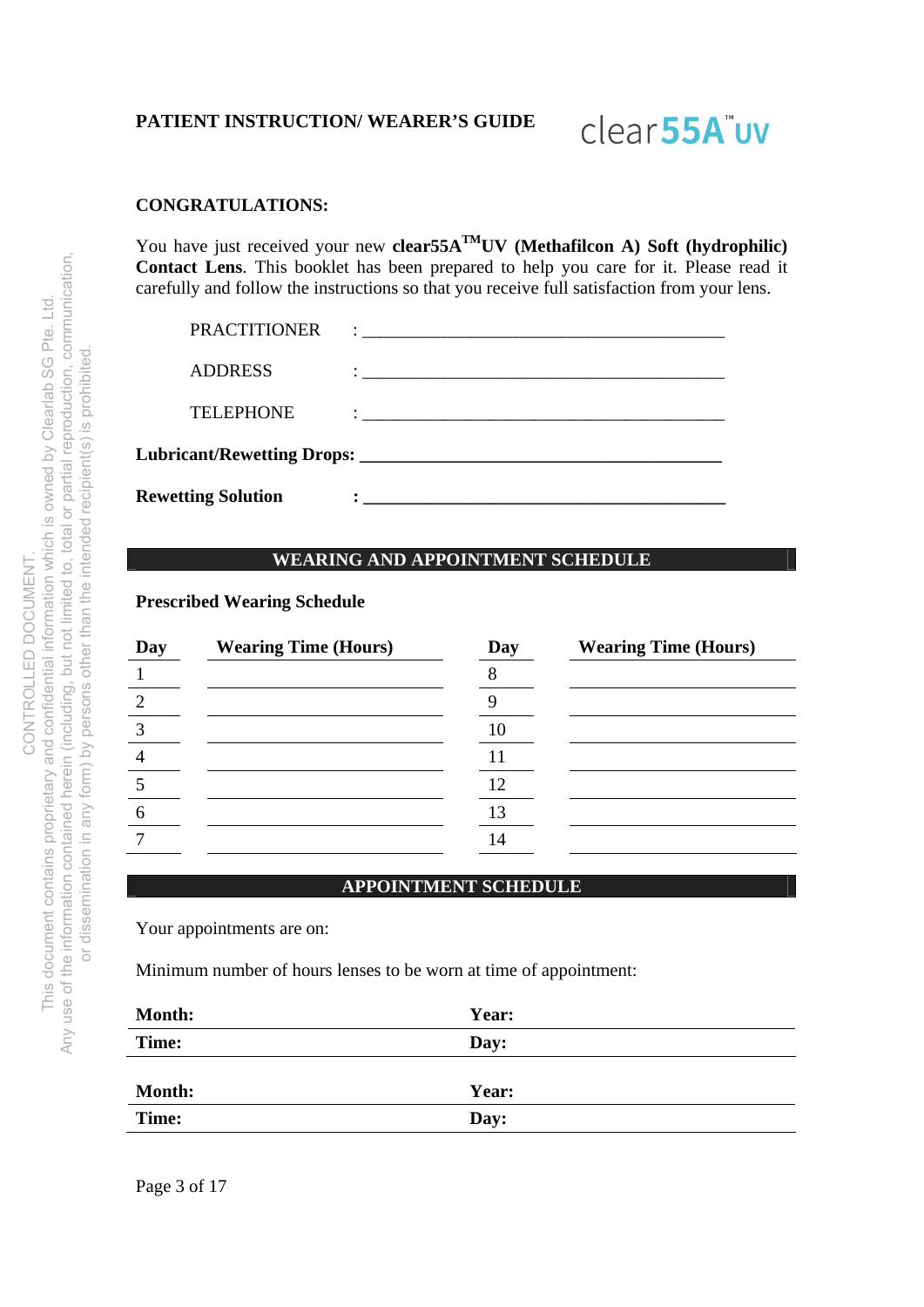clear55A"uv

#### **INTRODUCTION:**

## **It is essential to your safety that you read and understand the information and instructions in this booklet, and have your eyecare practitioner answer any questions, both before and after you receive this contact lenses.**

Wearing contact lenses is different from wearing eyeglasses. Because they are worn directly on your eyes, contact lenses affect the way in which your eyes function. These effects tend to increase with the length of time that the lenses remain on your eyes between removals. Although a great majority of people successfully wear contact lenses without problems, before you decide whether to begin or to continue wearing contact lenses you must discuss the effects of contact lenses on your eyes and the risks associated with wearing contact lenses with your eyecare practitioner. We also strongly encourage you to read the sections of this booklet entitled, "*Contraindications", "Warning", "Adverse Effects", "Precautions" and "Introduction and Wearing Restrictions."* Ask your eyecare practitioner to explain anything that you do not understand, including any additional restrictions given to you by your eyecare practitioner.

You also need to remember that soft contact lenses, including those covered in this booklet, are made of a type of plastic that absorbs liquids, vapors and small particles, and, for some people, may collect deposits from your natural eye fluids (tears). Therefore, you must strictly follow the instructions contained in the sections of this booklet entitle, "*Lens Care Directions"* and *"Lens Application and Removal"*, as well as the written information leaflets accompanying the lens care products that you buy and any other instructions given to you by your eyecare practitioner. Any failure to follow these instructions and the wearing restrictions will increase the chances of contamination, damage to the lenses, or a buildup of deposits on the lenses, which can lead to serious, sight-threatening eye infections and injuries.

Adherence to your prescribed wearing schedule and regular follow up visits to your eyecare practitioner are also necessary for the proper and safe use of contact lenses. Spaces are provided in the back of this booklet for you to record your personal wearing schedule and schedule of follow up visits. Soft contact lenses generally are comfortable from the beginning. Therefore be sure to follow the wearing schedule prescribed for you, and do not overwear your lenses simply because they remain comfortable and you are not experiencing a problem. Only your eyecare practitioner, through a professional examination, can determine how your eyes reacting to the contact lenses and whether there are any early signs of possible problems.

Finally, if problems or symptoms occur, immediately remove your lenses and follow the steps described in the sections of this booklet entitled "*Warnings"* and *"Adverse Effects"*. Prompt attention to problems is essential and may require immediate professional care.

Remember, when wearing contact lenses, your eyes should look and feel good, and your vision should be clear.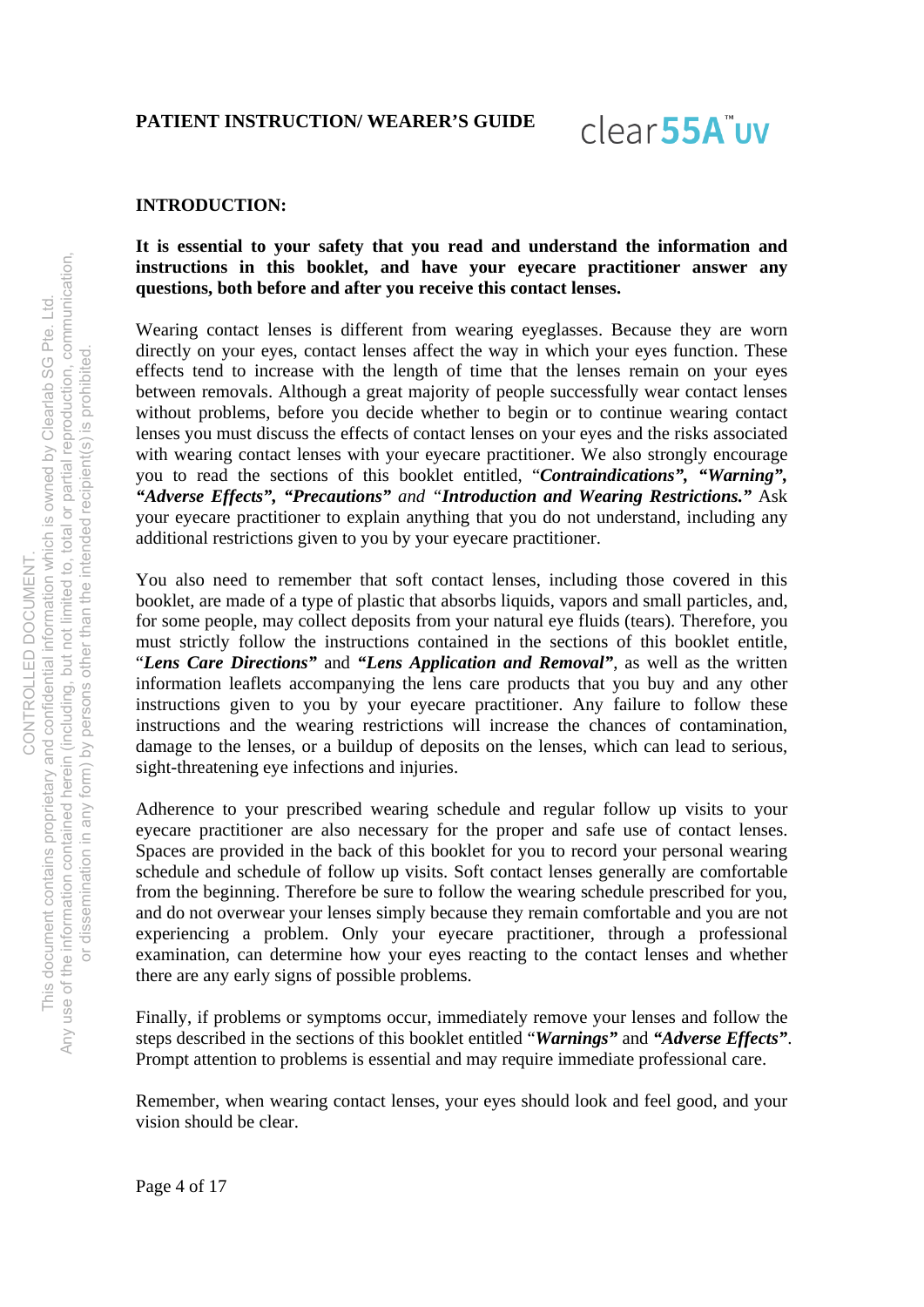

The lenses described in this booklet should be removed from your eyes every night prior to going to sleep for routine cleaning and disinfecting as prescribed by your eyecare practitioner. DO NOT WEAR YOUR CONTACT LENSES WHILE SLEEPING.

**WARNING: UV-absorbing contact lenses are NOT substitutes for protective UVabsorbing eyewear such as UV-absorbing goggles or sunglasses. Persons should continue to use their protective UV-absorbing eyewear as directed.** 

**Note: Long term exposure to UV radiation is one of the risk factors associated with cataracts. Exposure is based on a number of factors such as environmental conditions (altitude, geography, cloud cover) and personal factors (extent and nature of outdoor activities). UV-absorbing contact lenses help provide protection against harmful UV radiation. However, clinical studies have not been done to demonstrate that wearing UV-absorbing contact lenses reduces the risk of developing cataracts or other eye disorders. Consult your eye care practitioner for more information.** 

### **INDICATIONS:**

The **clear55ATMUV (Methafilcon A) Soft (hydrophilic) Contact Lens** is indicated for daily wear for the correction (except for plano lenses) of refractive ametropia (myopia and hyperopia) in aphakic or not aphakic persons with non-diseased eyes that may exhibit refractive and/or corneal astigmatism up to 2.00 Diopters that does not interfere with visual acuity.

The lenses may be disinfected using chemical or hydrogen peroxide disinfecting systems. Eyecare practitioners may prescribe the lenses for daily wear and/or frequent replacement. When prescribed for a Frequent Replacement Program, the lenses may be disinfected using chemical or hydrogen peroxide disinfecting systems.

### **CONTRAINDICATIONS (REASONS NOT TO USE):**

**DO NOT USE** the **clear55ATMUV (Methafilcon A) Soft (hydrophilic) Contact Lens** if you experience any of the following conditions:

- Acute and subacute inflammation or infection of the anterior chamber of the eye (red eyes).
- Any eye disease, injury, or abnormality that affects the cornea, conjunctiva, or eyelids.
- Severe insufficiency of lacrimal secretion (dry eyes).
- Corneal hypoesthesia (reduced corneal sensitivity), if not-aphakic.
- Any systemic disease that may affect the eye or be exaggerated by wearing contact lenses.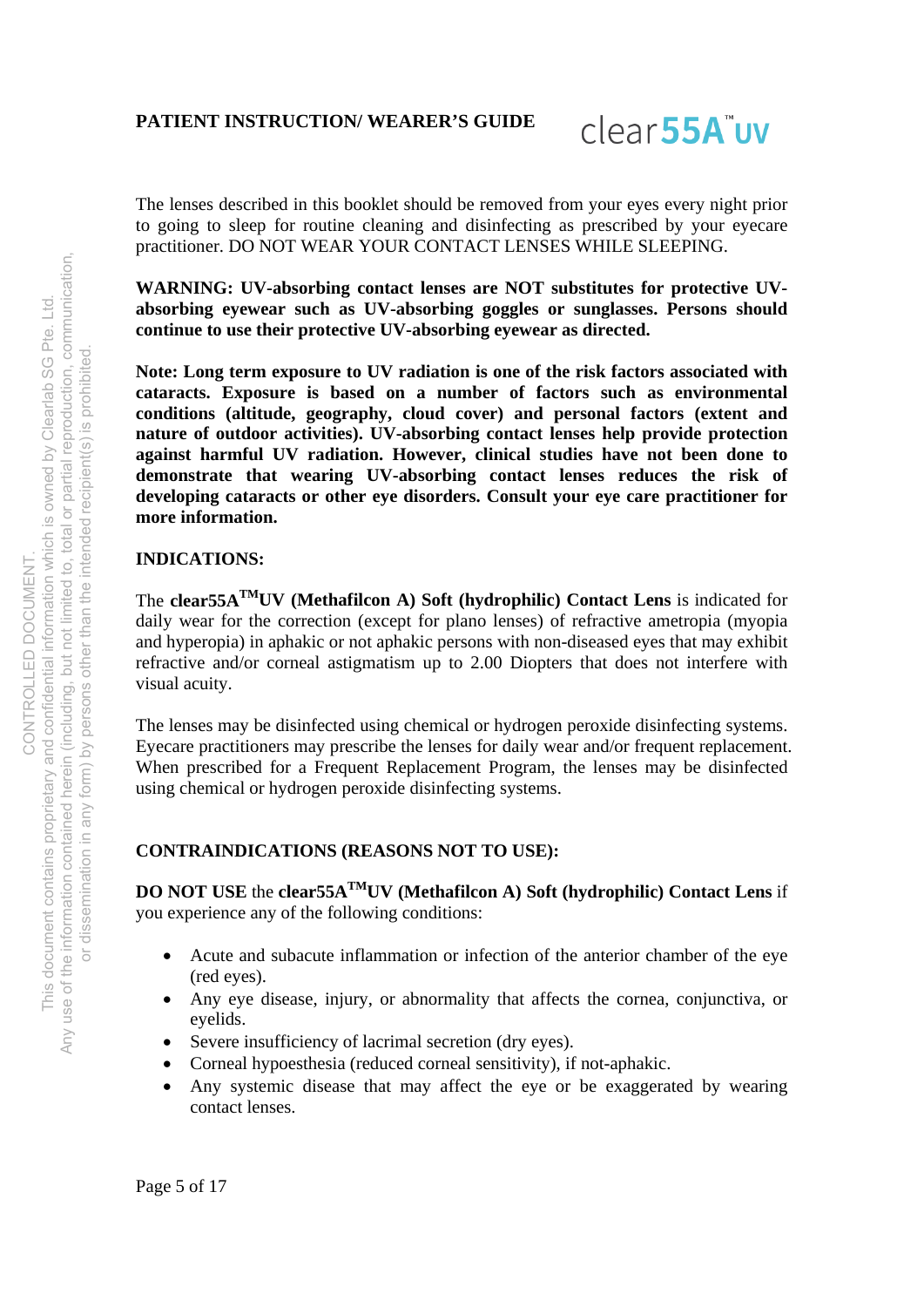# clear<sub>55A</sub>"uv

- Allergic reactions of ocular surfaces or adnexa that may be induced or exaggerated by wearing contact lenses or use of contact lens solutions.
- Allergy to any ingredient, such as mercury or Thimerosal, in a solution which is to be used to care for the **clear55A<sup>TM</sup>UV** (Methafilcon A) Soft (hydrophilic) **Contact Lens.**
- Any active corneal infection (bacterial, fungal, or viral).
- If the eyes become red or irritated.

# **WARNINGS:**

You should be advised of the following warnings pertaining to contact lens wear:

- PROBLEMS WITH THE CONTACT LENSES AND LENS CARE PRODUCTS COULD RESULT IN SERIOUS INJURY TO THE EYE. It is essential that you follow your eyecare practitioner's direction and all labeling instructions for proper use of lenses and lens care products, including the lens case. EYE PROBLEMS, INCLUDING CORNEAL ULCERS CAN DEVELOP RAPIDLY AND LEAD TO LOSS OF VISION.
- Daily wear lenses are not indicated for overnight wear you should not to wear lenses while sleeping. Clinical studies have shown that the risk of serious adverse reactions is increased when these lenses are worn overnight.
- Studies have shown that contact lens wearers who are smokers have a higher incidence of adverse reactions than non smokers.
- IF YOU EXPERIENCE EYE DISCOMFORT, EXCESSIVE TEARING, VISION CHANGES, OR REDNESS OF THE EYE, YOU SHOULD IMMEDIATELY REMOVE THE LENSES AND CONTACT YOUR EYECARE PRACTITIONER.

# **PRECAUTIONS:**

Your ocular health should be carefully weighed against the need for refractive corrective; therefore, your prescribing eyecare practitioner should carefully monitor the continuing ocular health and lens performance on the eye.

### **A. At your initial visit to your eyecare practitioner:**

- Be sure you read and understand the full contents of this booklet and discuss it with your eyecare practitioner.
- Give your eyecare practitioner a complete history of your eye health, including any eye injuries, diseases, conditions, or other problems you have had with your eyes, even if they seem unimportant to you.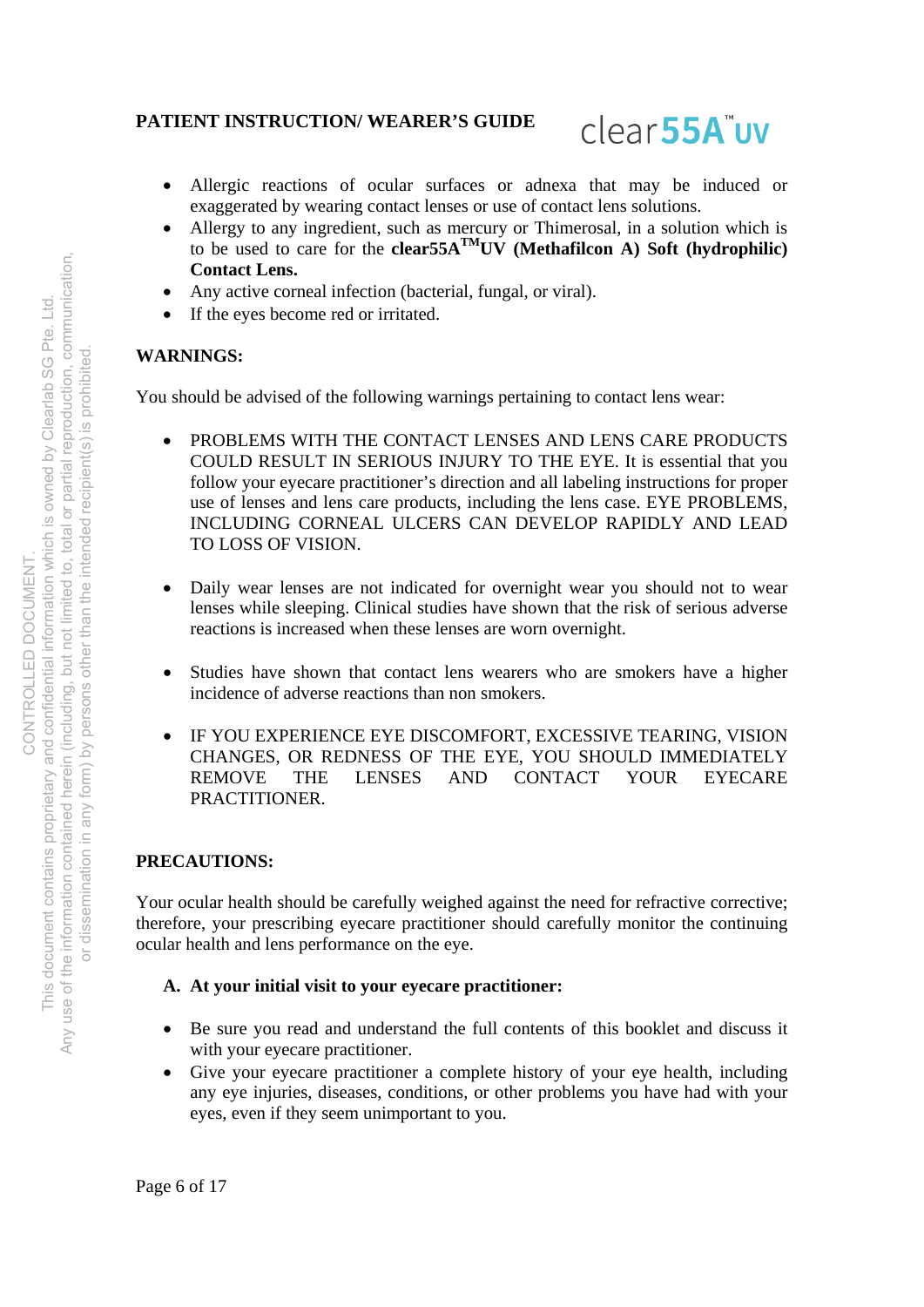

- Tell your eyecare practitioner about your general health; any medicines you are taking, current treatment by a physician; any disease you had or now have; and any prior surgery.
- Before leaving your eyecare practitioner's office, you should be able to promptly remove lenses or should have someone else available who can remove the lenses.

#### **B. You should be carefully instructed about the following care regimen and safety precautions before leaving the eyecare practitioner's office:**

- Different solutions cannot always be used together, and not all solutions are safe for use with all lenses. Use only recommended solutions.
- Never use solutions recommended for conventional **hard** contact lenses only.
- Always use fresh, unexpired lens care solutions. NEVER reuse solution.
- Always follow directions in the package inserts for the use of contact lens solutions.
- Sterile unpreserved solutions, when used, should be discarded after the time specified in the labeling directions.
- **Do not** use saliva or anything other than the recommended solutions for lubricating or rewetting lenses.
- Always keep the lenses completely immersed in the recommended storage solution when the lenses are not being worn (stored). Prolonged periods of drying may damage the lenses. Follow the lens care directions for Care for a *Dried Out (Dehydrated) Lens* if lens surface does become dried out.
- If the lens sticks (stops moving) on the eye, follow the recommended directions on *Care for a Sticking Lens*. The lens should move freely on the eye for the continued health of the eye. If non-movement of the lens continues, you should be instructed to immediately consult your eyecare practitioner.

# **C. Lens Handling:**

- Always wash and rinse hands before handling lenses.
- Do not get cosmetics, lotions, soaps, creams, deodorant, or sprays in the eyes or on the lenses. It is best to put on lenses before putting on makeup. Water-base cosmetics are less likely to damage lenses than oil-base products.
- Do not touch contact lenses with the fingers or hands if the hands are not free of foreign materials, as microscopic scratches of the lenses may occurs causing distorted vision and/ or injury to the eye.
- Do not touch the lens with fingernails.
- Carefully follow the handling, insertion, removal, cleaning, disinfecting, storing and wearing instructions in this pamphlet and those prescribed by the eyecare practitioner.
- Always handle lenses gently and avoid dropping them.
- Pour the lens into the hand when removing from case. Never use tweezers or other tools to remove lenses from the lens container unless specifically indicated for that use.

Page 7 of 17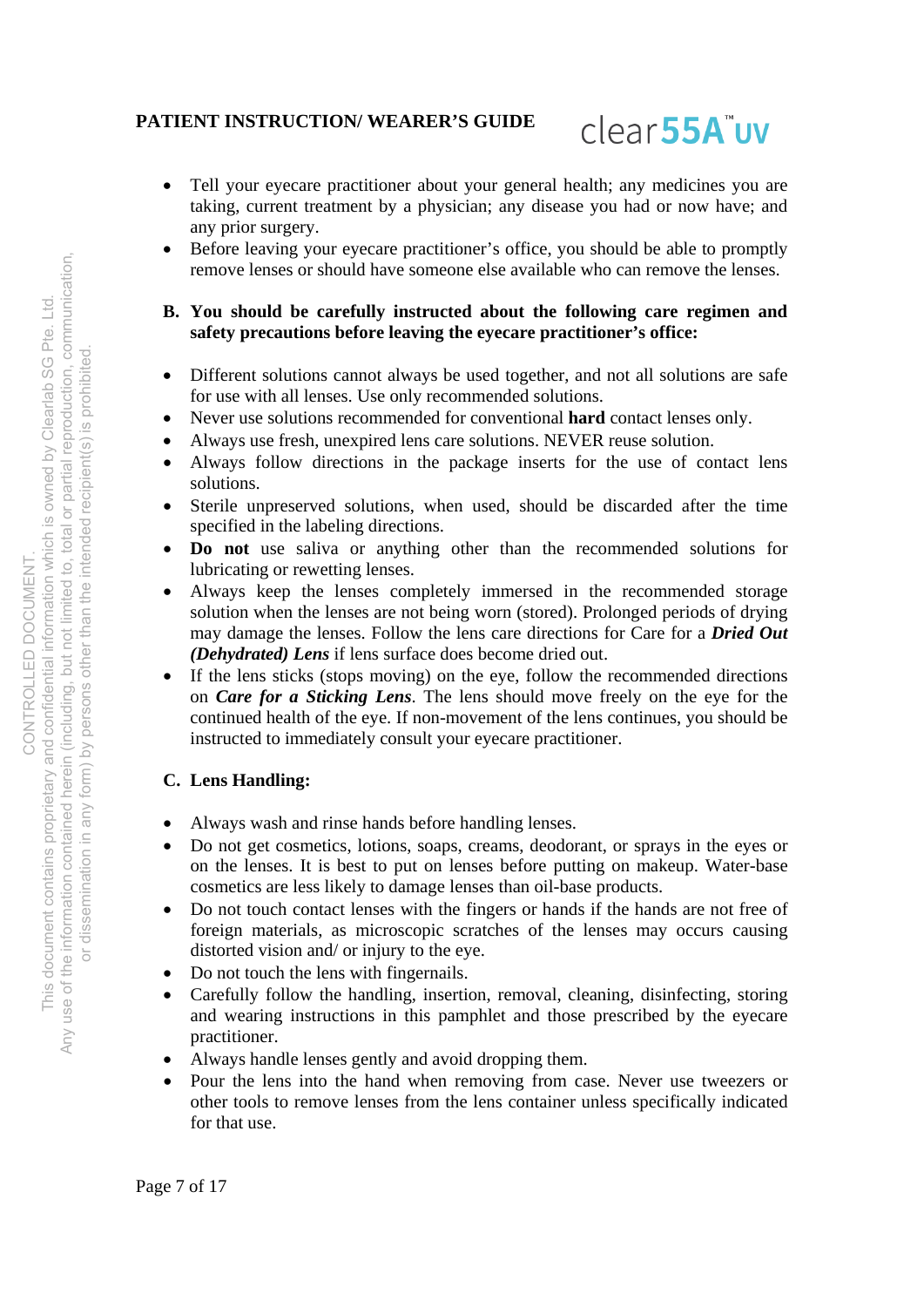# clear<sub>55A</sub>"uv

- When lenses are not on the eye, they should be stored in the contact lens case filled with a recommended storage solution. If the lenses are not kept immersed in solution, the lenses may dry out and become brittle and damaged.
- Do not place a dry or brittle lens on your eye.
- Do not use saliva, tap water, distilled water, or anything other than a recommended sterile solution labeled for the care of our soft lenses.
- Soft contact lenses occasionally fold on the eye and do not remain on the cornea (front portion of the eye). This is no cause for alarm. Although the contact lens can never be lost behind the eye, it may become lodged under the eyelids without irritation (usually the upper lid). In this case, the lens should be located and removed by you, or if you cannot find it, by your eyecare practitioner. Once removed, place the lens in the contact lens carrying case and soak in solution for a few minutes. Then the lens can be unfolded in the palm of the hand by gently rubbing with a back and forth motion. Before replacing the lens on your eye, clean and disinfect as directed.
- It is important to the health of your eyes that your contact lenses move freely when you blink. If a lens sticks (stops moving), put a few drops of the lubricating or rewetting solution recommended by your eyecare practitioner in your eye. In this case, do not use plain water or anything other than the recommended solutions. Do not attempt to remove a lens that is sticking; this could damage your eye. If the lens does not begin to move when you blink after several applications of the solution or drops, contact your eyecare practitioner immediately.

# **D. Wearing Restrictions:**

- Never wear lenses beyond the period recommended by the eyecare practitioner.
- If you are on a daily wear schedule, do not sleep with the lenses on. If you forget, however, check to see, immediately upon waking, if the lenses will move on your eyes, if they do not move easily, do not attempted to remove them. Place several drops of either lubricating or rewetting solution in the eyes and try moving the lenses again. If, after several applications of solution, the lenses still do not move, contact your eyecare practitioner immediately.
- Always discard disposable lenses and lenses worn on a frequent replacement schedule after the recommended wearing schedule prescribed by your eyecare practitioner.
- If aerosol products such as hair spray are used while wearing lenses, exercise caution and keep eyes closed until the spray has settled.
- Avoid all harmful or irritating vapors and fumes while wearing lenses.
- Ask the eyecare practitioner about wearing lenses during water activities and other sports.
- Avoid rubbing your eyes with the lenses on; this can irritate the eye or dislodge the lens.
- Keep your eyes closed tightly when washing or showering to keep water and soaps out of your eyes; these may cause loss of the lenses, contamination or injury to your eyes.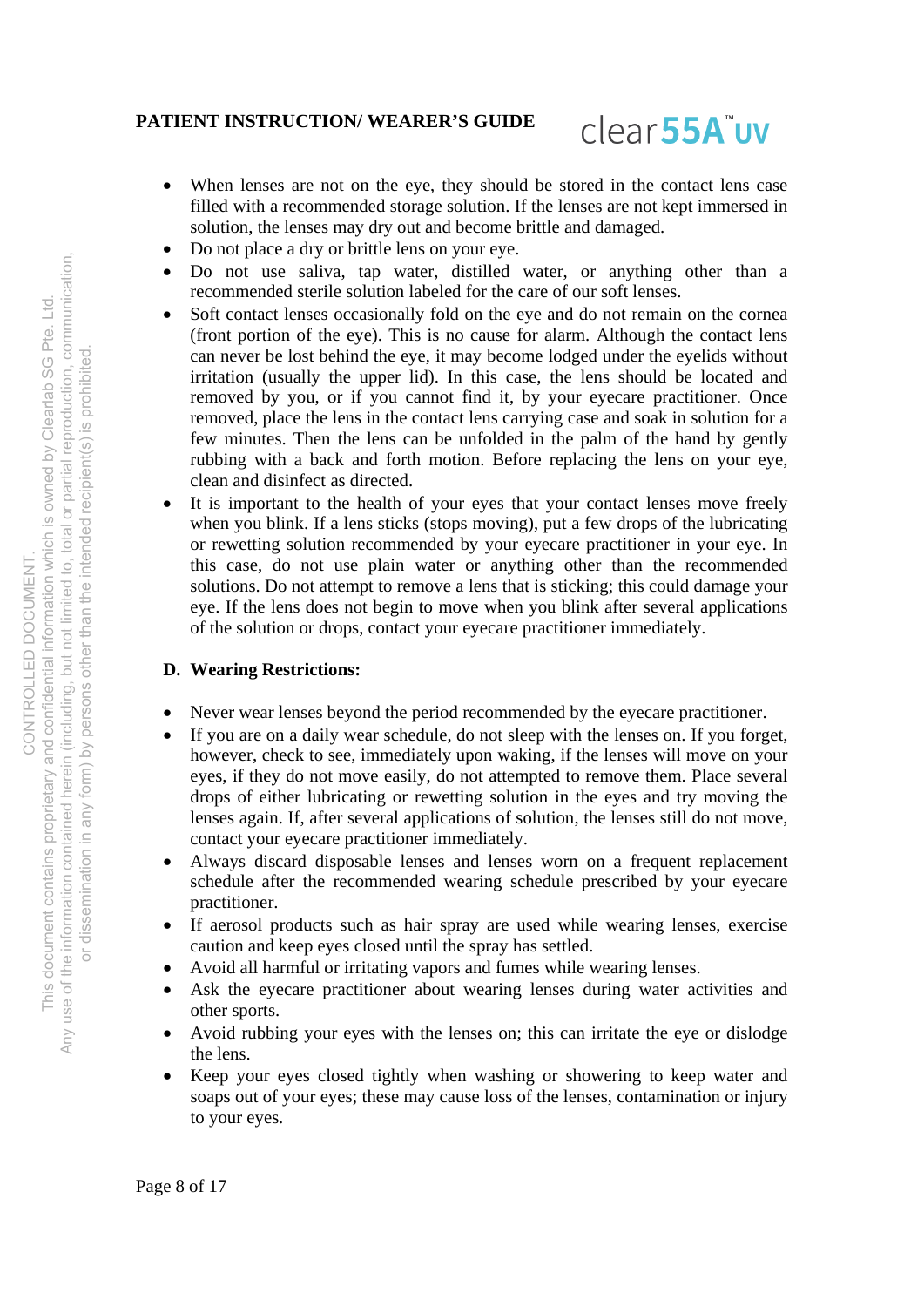# clear<sub>55A</sub>"uv

- If you get something in your eye, remove the lens immediately. Do not replace the lens until your eye feels normal and after you have cleaned and disinfected the lens.
- Inform your health care practitioner about being a contact lens wearer.
- Always contact your eyecare practitioner before using any medicine in the eyes.
- Always inform your employer of being a contact lens wearer. Some jobs may require use of eye protection equipment or may require that the patient do not wear contact lenses.
- Ask your eyecare practitioner whether there are any other wearing restrictions that apply to you. Write those restrictions in the spaces below and follow them carefully:

### **E. On follow-up visits to your eyecare practitioner:**

- As with any contact lens, follow-up visits are necessary to assure the continuing health of your eyes. Be sure to keep your follow-up appointments.
- When you return for follow-up visits, be sure to tell your eyecare practitioner if your eyes have felt dry, irritated, or anything other than completely comfortable while wearing your contact lenses.
- If there is any question in your mind about wearing schedule and restrictions, cleaning and disinfecting procedures, lens handling procedures, lens replacement program, the condition of your lens, your follow-up visit schedule, or anything else about contact lens wear, be sure to discuss the subject with your eyecare practitioner who is there to help you use your contact lenses safely and properly.
- If your eyecare practitioner puts a dye or drops in your eyes during the examination, ask when you may reinsert the lenses. The use of most dyes or drops will require a waiting period before the lenses may be reinserted.

# **ADVERSE REACTIONS:**

The following problems may occur:

- Eyes pain
- Eye sting, burn, or itch (irritation)
- Comfort is less than when lens was first placed on eye
- Abnormal feeling of something in the eye (foreign body, scratched area)
- Excessive watering (tearing) of the eyes
- Unusual eye secretions
- Redness of the eyes
- Reduced sharpness of vision (poor visual acuity)
- Blurred vision, rainbows, or halos around objects
- Sensitivity to light (photophobia)
- Dry eyes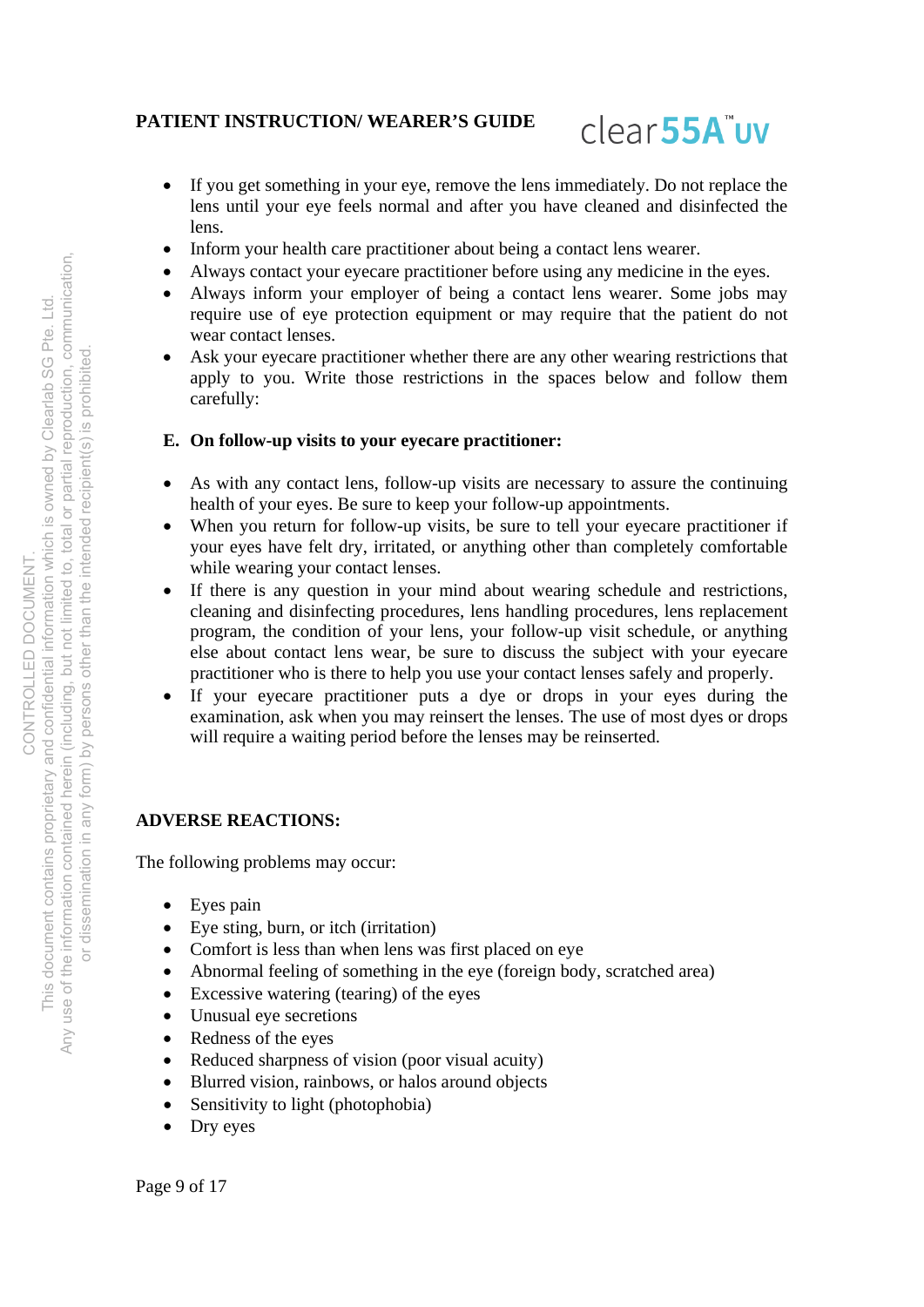clear<sub>55A</sub>"uv

If you notice any of the above symptoms:

- IMMEDIATELY REMOVE LENSES.
- If the discomfort or problem stops, look closely at the lens. If the lens is in any way damaged, do not put the lens back on the eye. Place the lens in the storage case and contact the eyecare practitioner. If the lens has dirt, an eyelash, or other foreign body on it, or the problem stops and the lens appears undamaged, thoroughly clean, rinse, and disinfect the lenses; then reinsert them.
- If the above symptoms continue after removal of the lens or upon reinsertion of the lens, you should REMOVE IT IMMEDIATELY AND CONTACT YOUR EYECARE PRACTITIONER OR A PHYSICIAN, who must determine the need for examination, treatment or referral without delay.

Problems with contact lenses may lead to a medical emergency due to a serious condition such as infection, corneal ulcer, neovascularization (small blood vessels growing into the cornea), or iritis (inflammation of the eye) may be present, and may progress rapidly and lead to loss of vision unless treated promptly. When you go for treatment, take your lenses, lens case and care products. The doctor may want to examine, test or analyze these items to help in your treatment. If your eyecare practitioner or physician is not available, go to the nearest emergency room.

# **LENS APPLICATION AND REMOVAL:**

- Hands must be washed, rinsed thoroughly and dried with a lint-free towel before handling the lenses.
- Cosmetic, lotions, soaps and cream must not come in contact with the lenses since eye irritation or infection may result. Do not use aerosol or pump products such as hair spray while the lenses are being worn since liquids and vapors may damage the lens.
- Always handle the same lens, the right or the left, first in order to avoid mix-ups.
- After you remove the lens from the case:
	- 1) Examine the lens to be sure it is moist, clean, clear, and free or any nicks or tears.
	- 2) Make sure the lens is not turned inside out. Simply inspect the lens to see if the edges turn out. If they do, the lens is inside out. Should you accidentally placed an inside-out lens on your eye, one of the following signs should signal you to remove and replace it correctly:
		- Less than usual comfort
		- The lens fold on the eye
		- Excessive lens movement on blink
		- Blurred vision

If the lens folds and sticks together, place the lens in the palm of your hand and wet thoroughly with an appropriate rinsing or storage solution. If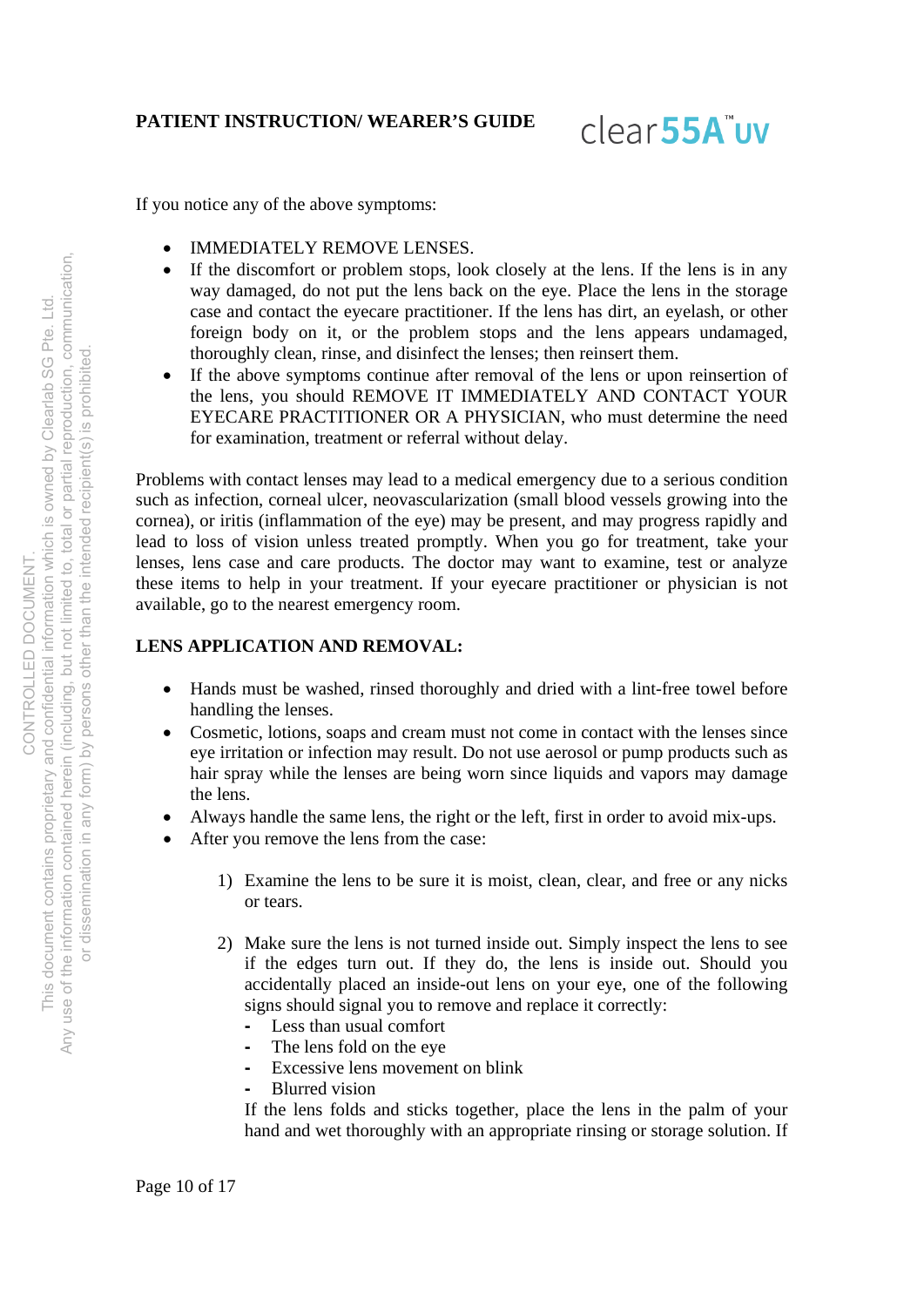

this gentle rubbing does not work, soak the lens in one of the recommended solution until the lens has resumed its normal shape. If the lens flattens or drapes across your finger, the lens or your finger may be too wet. To correct this, dry your finger by transferring the lens several times from one index finger to the other, drying the opposite finger each time. Keep the lens wet in the recommended solutions. Never place a lens on the eye unless it has been fully hydrated (wet) with an appropriate rinsing or storing solution.

#### **Lens Application:**

- 1) One Hand Technique: Place the lens on your index finger. Head up, looking straight ahead, pull down your lower eyelid with the middle finger of your placement hand. Look up steadily at a point above you. Then place the lens on the lower white part of your eye. Remove your index finger and slowly release the lower lid. Look down to position the lens properly. Close your eyes for a moment: the lens will center itself on your eye.
- 2) Two Hand Technique: With the lens on your index finger, use the middle finger of the other hand to pull the upper lid against the brow. Use the middle finger of your placement hand to pull down the lower lid and then place the lens centrally on your eye. While holding this position, look downward to position the lens properly. Slowly release your eyelids.

If the lens feels uncomfortable, look in a mirror and gentle place a finger on the edge of the contact lens and slowly slide the lens away from your nose while looking in the opposite direction. Then by blinking, the lens will re-center itself. If the lens still feels uncomfortable, follow the steps described in the section of this booklet entitled "*Adverse Effects*".

#### **Lens removal:**

- 1) Always be sure that the lens is in the correct position on your eye before you try to remove it (a sample check of your vision, closing on eye at a time, will tell you if the lens is in the correct position).
- 2) Look up and slowly pull down your lower lid with the middle finger of your removal hand and place your index finger on the lower edge of the lens. Slide the lens down to the lower white part of your eye. Squeeze the lens lightly between the thumb and index finger. Avoid sticking the edges of the lens together.

There are other methods of lens placement. If the above method is difficult for your, your eyecare practitioner will provide you with an alternative method.

**Note**: If after placement of the lens, your vision is blurred, check for the following: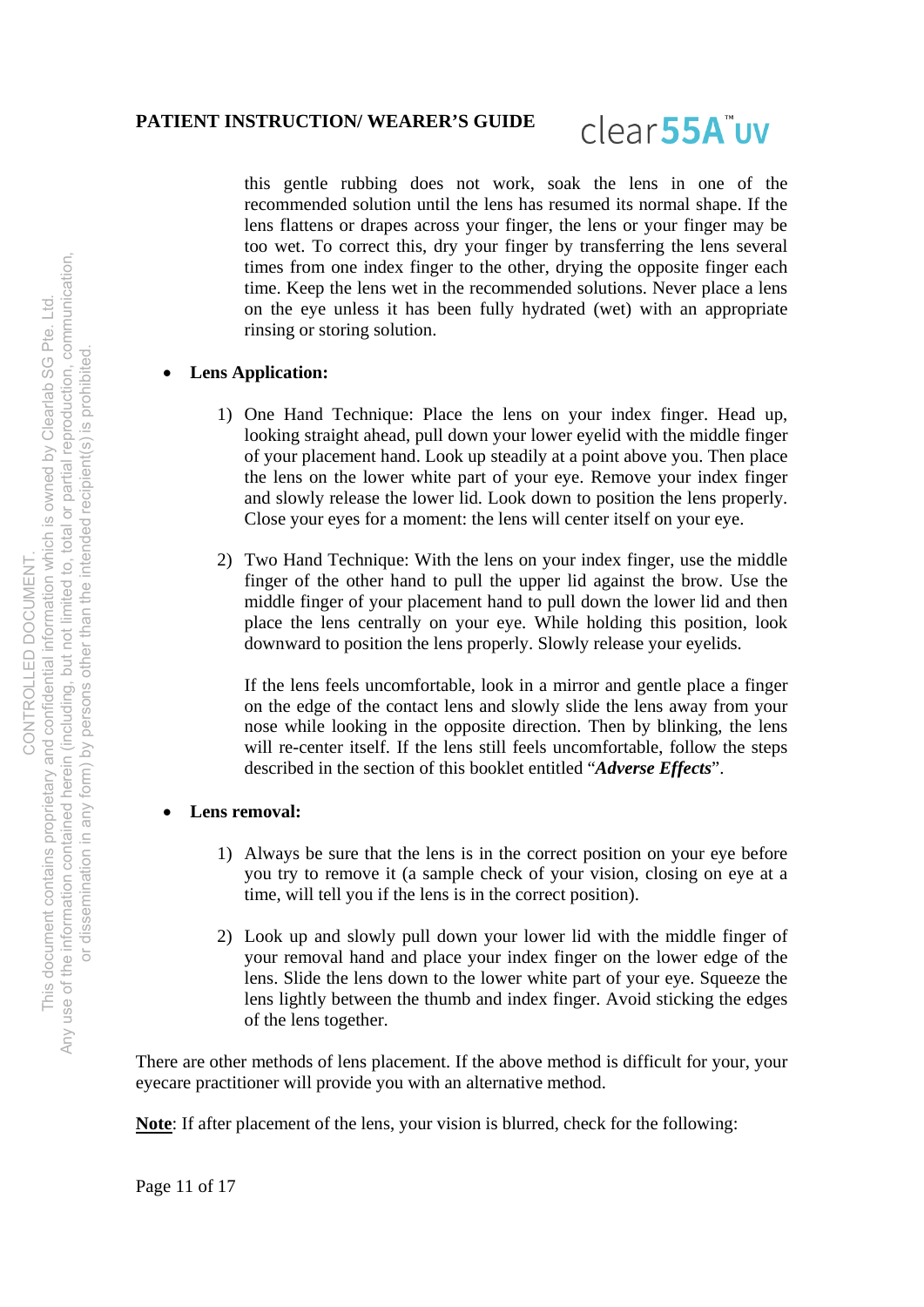

- a) Cosmetics or oils on the lens. Clean, rinse, disinfect, and place on the eye again.
- b) The lens is on the wrong eye.
- c) The lens is inside out (it would also not be as comfortable as normal).

If you find that your vision is still blurred after checking the above possibilities, remove both lenses and consult your eyecare practitioners.

# **LENS CARE DIRECTIONS:**

Eyecare practitioners should review lens care directions with the patient, including both basic lens care information and specific instructions on the lens care regimen recommended for the patient:

**General Lens Care:** Your contact lenses must be BOTH cleaned and disinfected before reinserting every time you remove the lenses for any reason, whether a regularly scheduled removal or not. If your lenses are to be cleaned by your eyecare practitioner, adhere to the instructions he gives you. Failure to follow the procedures described below or those instructions provided by your eyecare practitioner for cleaning and disinfecting upon each removal may result in development of serious eye problems and loss of vision as discussed in the *WARNINGS* section. Both cleaning and disinfecting are necessary. Cleaning is necessary to remove mucus and film from the lens surface. Disinfecting is necessary to kill harmful germs that can lead to serious eye infections.

It is essential that you learn and use good hygienic methods in the care and handling of your new lenses. Cleanliness is the first and most important aspect of proper contact lens care. In particular, your hands should be clean and free of any foreign substances when you handle your lenses. The procedures are:

### **Basic Instructions:**

- Always wash, rinse, and dry hands before handling contact lenses.
- Do not use hard contact lens solutions not indicated for use with soft lenses in any care system for soft contact lenses. Serious injury to the eye can result from wearing a soft contact lens that has been soaked in a hard contact lens solution formulated for use with hard contact lenses.
- Always use fresh, unexpired lens care solutions. Never re-use solution.
- Use the recommended system of lens care, either chemical (not heat) or oxidation (hydrogen peroxide) and carefully follow instructions on solution handling.
- Different solutions cannot always be used together, and not all solutions are safe for use with all lenses. Do not alternate or mix lens care systems unless indicated on solution labeling.
- Do not use saliva or anything other than the recommended solution for lubricating or rewetting lenses. Do not put lenses in the mouth.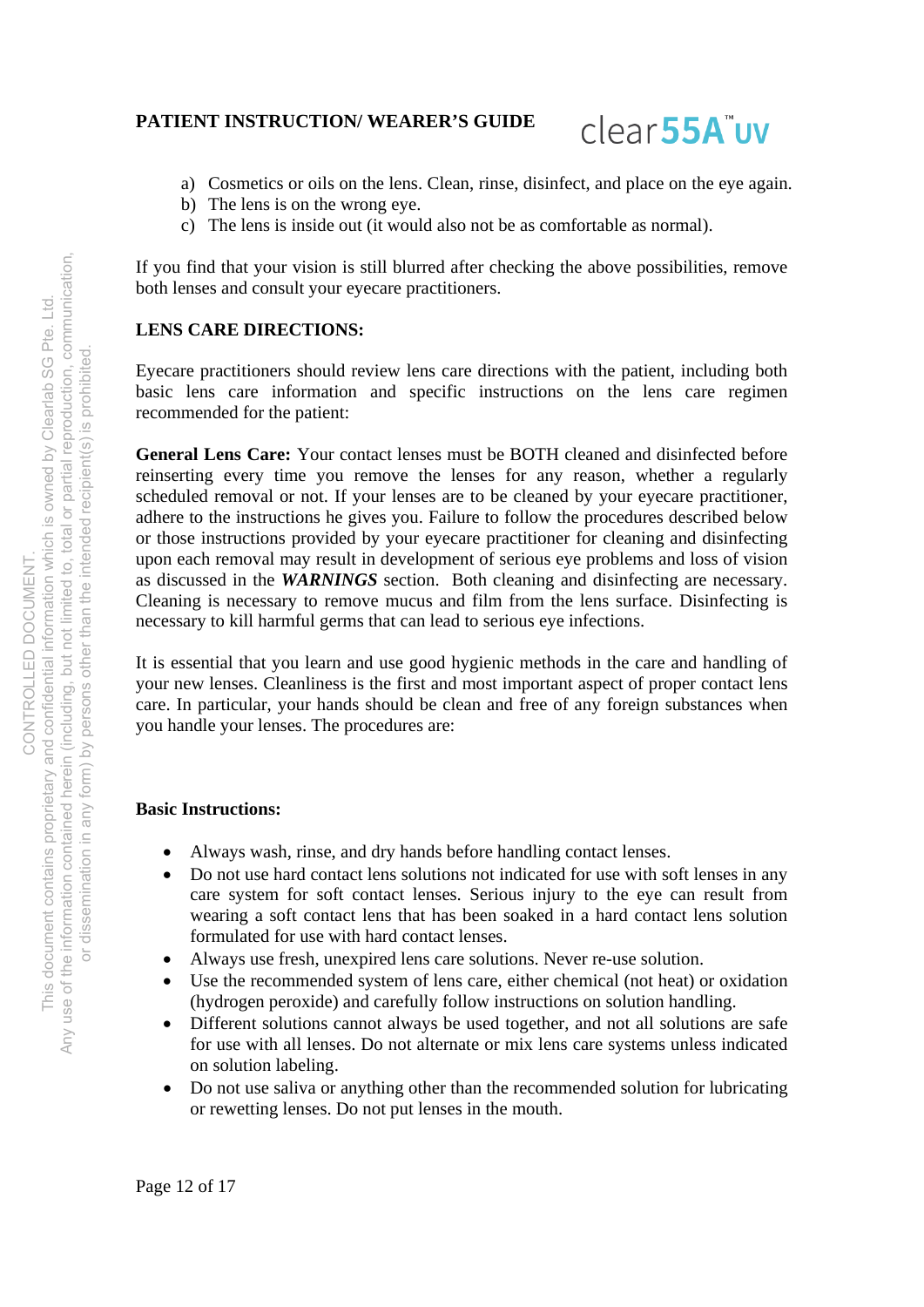

- Lenses should be cleaned, rinsed, and disinfected each time they are removed. Cleaning and rinsing are necessary to remove mucus and film form the lens surface. Disinfecting is necessary to destroy harmful germs.
- Always remove, clean, rinse, and disinfect lenses according to the schedule prescribed by the eyecare practitioner. The use of an enzyme or any cleaning solution is no substitute for disinfecting.
- The eyecare practitioner should recommend a care system that is appropriate for the **clear55ATMUV (Methafilcon A) Soft (hydrophilic) Contact Lens**. Each lens care product contains specific directions for use and important safety information, which you should read and carefully follow.

**Note**: Solutions may have more than one function, which will be indicated on the label. Read the label on the solution bottle, and follow instructions.

### **Chemical Disinfecting Method:**

- Clean one lens first (always the same lens first to avoid mix-ups), rinse the lens thoroughly with recommended saline or disinfecting solution to remove the cleaning solution, mucus, and film from the lens surface, and put that lens into the correct chamber of the lens storage case. Then repeat the procedure for the second lens.
- After cleaning, disinfect lenses using the system recommended by the manufacturer and/or the eyecare practitioner.
- To store lenses, disinfect and leave them in the closed/unopened case until ready to wear. Lenses store longer than 12 hours may require cleaning, rinsing and disinfecting again before use. Consult the package insert or your eyecare practitioner for information on storage of lenses.
- After removing the lenses from the lens case, empty and rinse the lens storage case with solution as recommended by the lens case manufacturer; then allow the lens case to air dry. When the case is used again, refill it with fresh disinfecting/storage solution. Replace lens case at regularly intervals.
- Do not heat the disinfecting solution and lenses.

# **Hydrogen Peroxide Disinfecting Method:**

- Clean one lens first (always the same lens first to avoid mix-ups), rinse the lens thoroughly with recommended saline or neutralizing solution to remove the cleaning solution, mucus, and film from the lens surface, and put that lens into the correct chamber of the lens storage case. Then repeat the procedure for the second lens.
- After cleaning, disinfect lenses using the system recommended by the manufacturer and/or the eyecare practitioner.
- When using hydrogen peroxide lens care systems, lenses must be neutralized before wearing. Follow the recommendations on the hydrogen peroxide system labeling.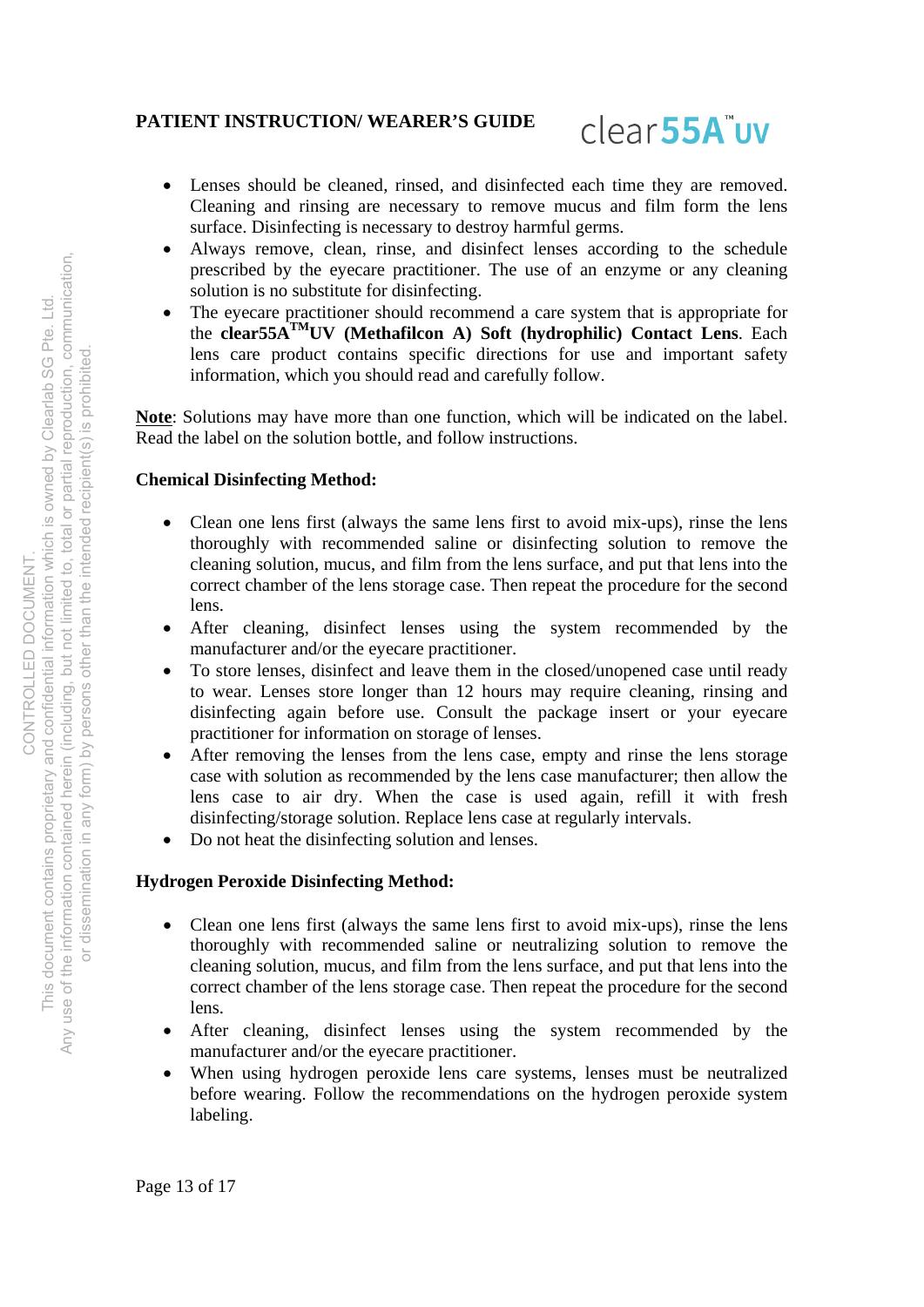

- Thoroughly rinse lenses with fresh saline or neutralizing solution before inserting and wearing, or follow the instructions on the hydrogen peroxide system labeling.
- Do not heat the hydrogen peroxide solution and lenses.
- Leave the lenses in the unopened storage case until ready to put on the eyes.
- To store lenses, disinfect and leave them in the closed/unopened case until ready to wear. Lenses stored longer than 12 hours may require cleaning, rinsing and disinfecting again before use. Consult the package insert or your eyecare practitioner for information on storage of lenses.

**Caution:** Lenses that are chemically disinfected may absorb ingredients from the disinfecting solution which may be irritating to the eyes. A thorough rinse in fresh sterile saline solution prior to placement on the eye should reduce the potential or irritation.

# **Care for a Sticking (Non-Moving) Lens:**

If the lens stops moving or cannot be removed, apply 1-2 drops of the recommended lubricating or rewetting solution directly to the eye and wait until the lens begins to move freely on the eye before removing it. If non-movement of the lens continues after 5 minutes, **immediately** consult your eyecare practitioner.

### **Care for a Dehydrated Lens:**

If soft, hydrophilic contact lens is exposed to air while off the eye, it may become dry and brittle and need to be re-hydrated. If the lens is adhering to a surface, apply sterile saline before handling.

To re-hydrate the lens:

- Handle the lenses carefully.
- Place the lens in its storage case and soak the lens in a recommended rinsing and storing solution for at least 1 hour until it returns to a soft state.
- Clean lens first, then disinfect the re-hydrated lens using a recommended lens care system.
- If after soaking, the lens does not become soft, if the surface remains dry, DO NOT USE UNLESS YOUR EYECARE PRACTITIONER HAS EXAMINED IT.

### **Lubricating/ Rewetting Lenses On-Eye:**

Eyecare practitioners may recommend a lubricating/rewetting solution which can be used to wet (lubricate) lenses while they are being wore to make them more comfortable.

### **Lens Case Cleaning And Maintenance:**

Contact lens cases can be a source of bacteria growth. Lens cases should be emptied, cleaned, rinsed with rinsing solution, and allowed to air dry. Lens cases should be replaced at regular intervals.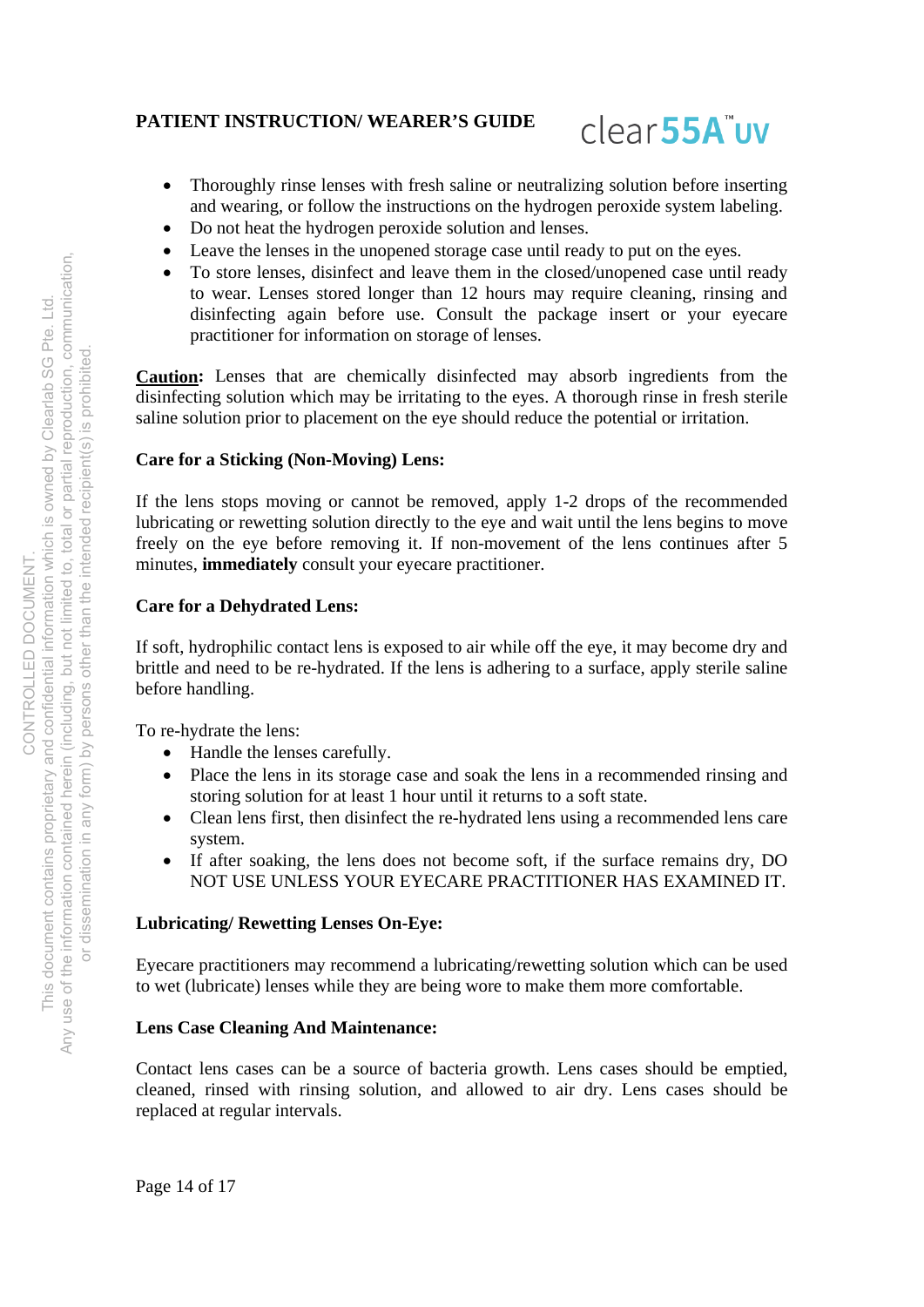clear<sub>55A</sub>"uv

### **EMERGENCIES:**

If chemicals of any kind (household products, gardening solutions, laboratory, chemicals, etc.) are splashed into the eyes, you should:

## **FLUSH EYES IMMEDIATELY WITH TAP WATER AND THEN REMOVE LENSES PROMPTLY. CONTACT THE EYECARE PRACTITIONER OR VISIT A HOSPITAL EMERGENCY ROOM WITHOUT DELAY.**

# **WHEN TO CALL YOU PRACTITIONER?**

Certain symptoms may be early indicators of potentially serious problems. A careful examination of your lens, and professional examination of your eyes, may be required. Remove the lens following the instructions outlined in this guide, and call your eyecare practitioner if:

- i. Your eye becomes red and feels irritated or "gritty"
- ii. You notice a change in your vision or see rainbows or halos around objects.
- iii. You experience discomfort and/or sensitivity to lights.

### *A good general policy is:*

"IF IN DOUBT… TAKE THE LENS OUT" and contact your eyecare practitioner.

Learn and Use Proper Lens Care Habits:

- 1) Follow Instructions.
- 2) Handle Lens Properly.
- 3) Learn How to Put On and Take Off Your Lens.
- 4) Keep Your Lens Clean.
- 5) Disinfection is a Necessary Security.

### **INSTRUCTIONS FOR THE MONOVISION WEARER:**

 You should be aware that as with any type of lens correction, there are advantages and compromises to monovision contact lens therapy. The benefit of clear near vision in straight ahead and upward gaze that is available with monovision may be accompanied by a vision compromise that may reduce your visual acuity and depth perception for distance and near tasks. Some patients have experienced difficulty adapting to it. Symptoms, such as mild blurred vision, dizziness, headaches and a feeling of slight imbalance, may last for a brief minute or for several weeks as adaptation takes place. The longer these symptoms persist, the poorer your prognosis for successful adaptation. You should avoid visually demanding situations during the initial adaptation period. It is recommended that you first wear these contact lenses in familiar situations, which are not visually demanding. For example, it might be better to be a passenger rather than a driver of an automobile during the first few days of lens wear. It is recommended that you only drive with these lenses if you pass your state drivers license requirements with monovision correction.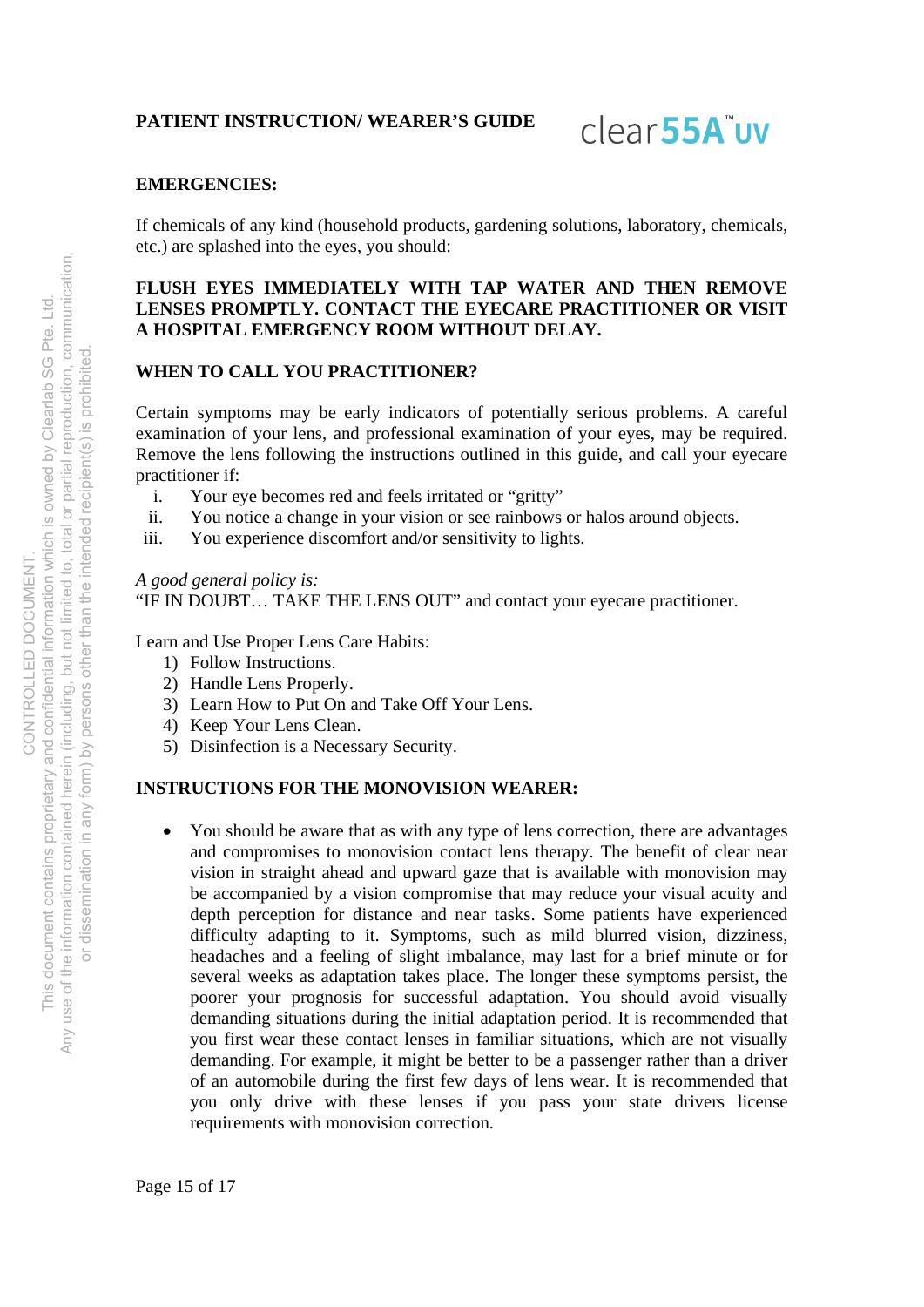

- Some monovision patients will never be fully comfortable functioning under low levels of illumination, such as driving at night. If this happens, you may want to discuss with your eyecare practitioner having additional contact lenses prescribed so that both eyes are corrected for distance when sharp distance binocular vision is required.
- Some monovision patients require supplemental spectacles to wear over the monovision correction to provide the clearest vision for critical tasks. You should discuss this with your eyecare practitioner.
- It is important that you follow your eyecare practitioner's suggestions for adaptation to monovision contact lens therapy. You should discus any concerns that you may have during and after the adaptation period.
- The decision to be fit with a monovision correction is most appropriately left to the eyecare practitioner in conjunction with you, after carefully considering and discussing your needs.

# **RECOMMENDED LENS CARE PRODUCTS:**

The eyecare practitioner should recommend a care system that is appropriate for the **clear55ATM (Methafilcon A) Soft (hydrophilic) Contact Lens.** Each lens care product contains specific instructions for use and important safety information, which should be read and carefully followed.

### **WEARING SCHEDULE:**

Your eyecare practitioner should determine the wearing and replacement schedule. Patients tend to overwear the lenses initially. It is very important to adhere to the initial maximum schedule. Regular checkups, as determined by our eyecare practitioner, are also extremely important.

| Day          | <b>Hours</b> | <b>Follow-up Schedule</b> |
|--------------|--------------|---------------------------|
|              |              |                           |
| 2            |              |                           |
| 3            |              |                           |
|              |              |                           |
|              |              |                           |
| 6            |              |                           |
|              |              |                           |
| 8            |              |                           |
|              |              |                           |
| 10 and after |              |                           |